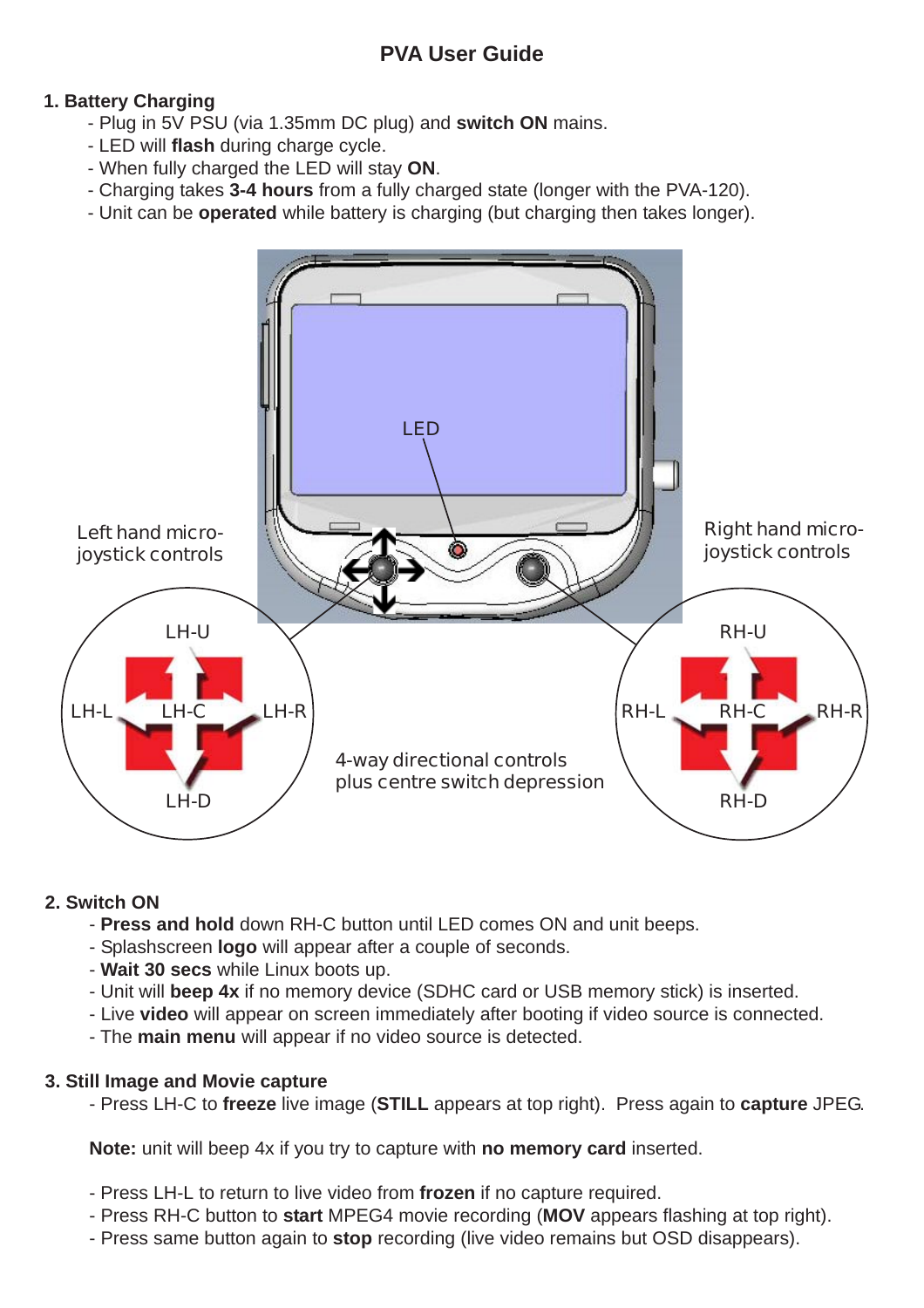## **4. Quickview**

- Press RH-U button to display **most recent JPEG** captured (press RH-L to return to live video).
- Press RH-D button to display **most recent MPEG** (press RH-L to return to live video)
- If SD card is empty then "**no image files**" is displayed in message bar at bottom of screen.

## **5. Viewing Images in Thumbnail Gallery**

- Move right hand (RH) joystick RIGHT to display **thumbnail image gallery**.
- Move RH joystick DOWN to visit **Page 2** of gallery (etc.).
- Move RH joystick UP to return to **Page 1** of gallery.
- **Scroll** around gallery using LH joystick.
- Thumbnail image **border colour** indicates file type (red = movie, blue = JPEG).
- Press LH centre button to expand thumbnail to **full screen** size.
- Press LH centre button again to **return** to gallery.
- Move RH joystick LEFT to invoke **DELETE** function.
- Press RH CENTRE button to delete selected file.
- Press RH centre button to **Exit** gallery and return to live video.

#### **Notes:**

1) To view **MPEG4** movie clips you need to download and install a **S/W viewer** from the link below;

### **http://smplayer.sourceforge.net/downloads.php?tr\_1ang=en**

Select the first option and install. This is necessary because **Windows Media Player** does not include an **MPEG4 codec** as standard and will not necessarily find the right one if it searches.

2) If you try to access the gallery (using RH-R) when the **SD card is empty** then "**no image files**" is displayed in the bottom message bar followed by 3 beeps before returning to live video.

## **6. Menus**

Press LH-R to display the main menu options as follows:-

| Language, Clock Setting |   | > selects Language and Clock Set options.                                                                           |
|-------------------------|---|---------------------------------------------------------------------------------------------------------------------|
| On Screen Caption       | ⋗ | > selects OSD and text editing options.                                                                             |
| <b>LCD</b> Settings     | > | > opens <i>Image Controls</i> menu for setting image <i>Brightness</i> ,<br><b>Contrast, Saturation and Hue.</b>    |
| Regular image           |   | > Displays whole input image at centre of the OLED screen.                                                          |
| Zoom Image              |   | > expands image to full width of OLED while cropping top<br>and bottom of image (but still displays OSD Time/Date). |
| Power Down<br>(RH-C) >> |   | > hold down for 3 secs to switch OFF system.                                                                        |

Menu options can be **highlighted** using the LH-U or LH-D keys and **selected** using either the LH-C or LH-R keys. Menu selections are **non-volatile** and are retained in memory after PowerDown.

**Note:** operation **wraps** at top and bottom of Main menu and sub-menus.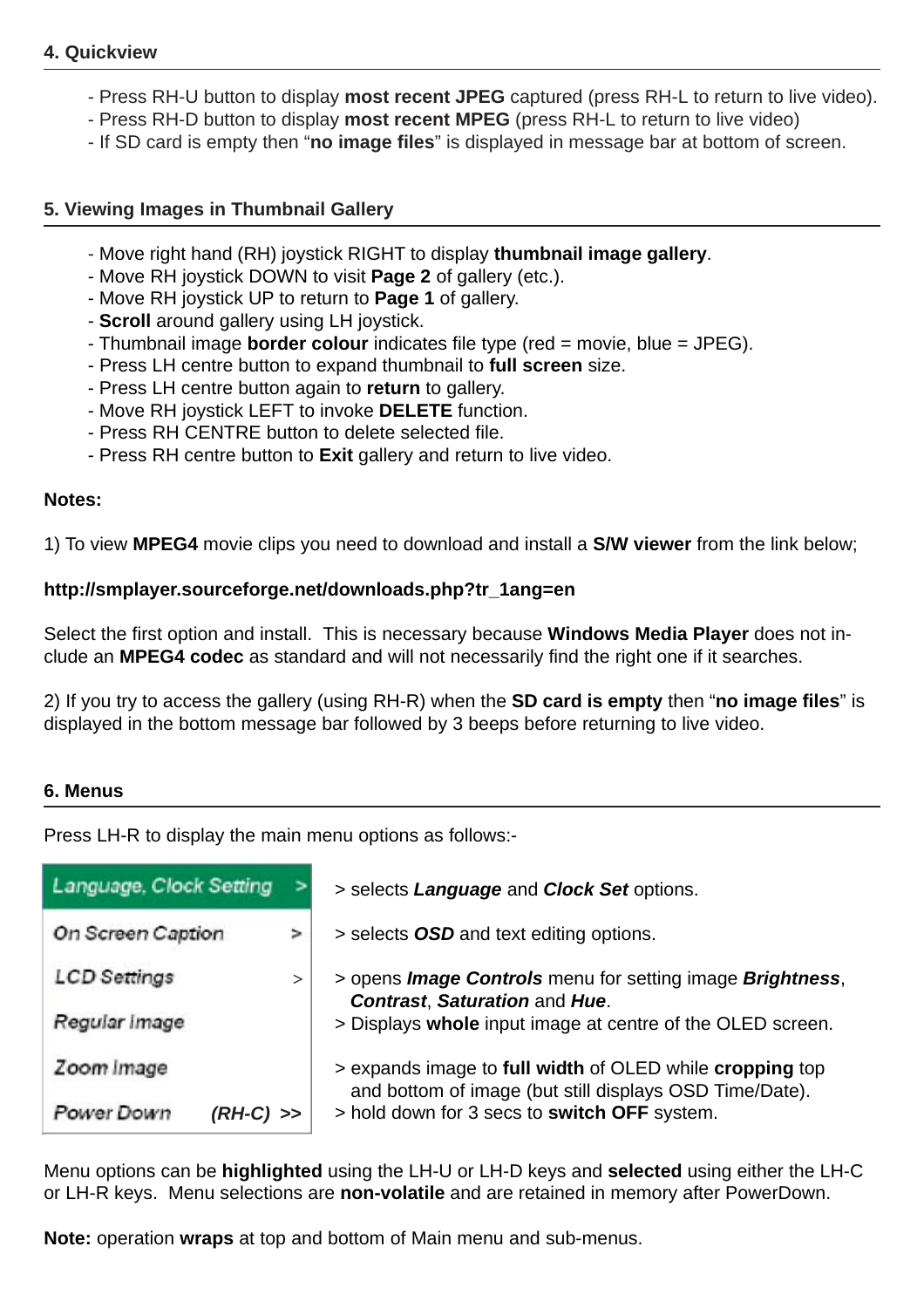### **6.1 Language, Clock Set**

Press LH-R or LH-C to select this sub-menu:

| Language, Clock Setting   | > | English         | > selects <b>ENGLISH</b> language option |
|---------------------------|---|-----------------|------------------------------------------|
| On Screen Caption         |   | German          | > selects <b>GERMAN</b> language option  |
| LCD Settings              |   | Spanish         | > selects <b>SPANISH</b> language option |
| Regular Image             |   | Italian         | > selects <b>ITALIAN</b> language option |
| Zoom Image                |   | Clock<br>$\geq$ | > selects <b>CLOCK SET</b> option        |
| Power Down<br>$(RH-C)$ >> |   |                 |                                          |

Use LH-U or LH-D to **highlight** the option required then LH-R or LH-C to **select**.

If no selection is required then use LH-L to **return** to main menu without making any changes.

If the *Clock Set* option is selected a **setup screen** is displayed as follows:

System Information PVA SW TI 365 rev. GLt08g13d3h14a5p\_400AR MSP 430 rev09

| yyyy. mm.dd.hh:mm:ss.       |  |  |  |
|-----------------------------|--|--|--|
| $[2012]$ 01. 27. 14: 58: 50 |  |  |  |

Set **Date** and **Time** using LH-R and LH-L keys to **highlight** the settings and the LH-U and LH-D keys to **change** them.

Pressing LH-C **saves** the setting and returns you to live video or the Main menu.

If **no editing** has been done to the Date and Time fields when you press LH-C to exit then **no changes** occur to the settings.

The **top line** of **System Information** shows data relating to the software build of the DM365 application code. It should be referenced before attempting to upgrade the PVA's application code. The **second line** shows the revision level of the MSP430 microcontroller firmware.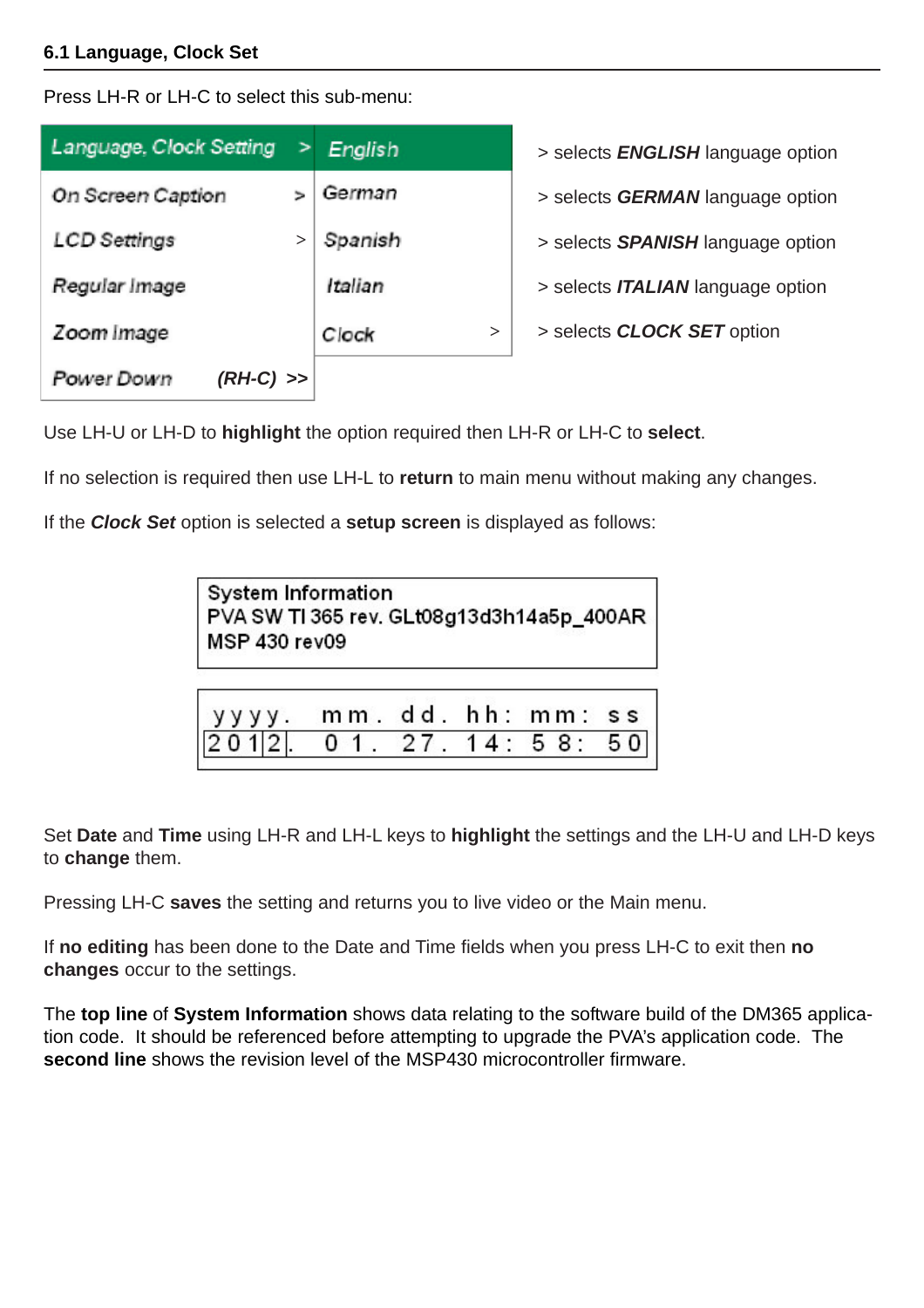### **6.2 On Screen Caption**

Selecting this option with the LH-C or LH-R key brings up the following sub-menu:-

| Language, Clock Setting > |                             |                          |
|---------------------------|-----------------------------|--------------------------|
| On Screen Caption         | On.                         | > OSD switched ON        |
| <b>LCD Settings</b>       | Οff                         | > OSD switched OFF       |
| Regular Image             | <b>Enter Text</b><br>$\geq$ | > select text entry mode |
| Zoom Image                |                             |                          |
| $(RH-C)$ >><br>Power Down |                             |                          |

#### **OSD**

On Screen Caption or **On Screen Display** (OSD) generally refers to text characters **overlaid** on the live video image and which are **saved** with the image. The PVA can display an OSD such as the following at top left of the screen for showing the current Date, Time and file count:-

| 01/24/12 16.42.26 |  |
|-------------------|--|
| 07                |  |

First line displays current **date** (American format) and **time**.

Second line shows **File count** on the SD card. Its the number of the **07** next file to be saved. The line is **blank** if no SD card is installed and it shows **01** if an SD card is present but **empty** with no files saved.

The OSD display defaults to **ON** so it is normally displayed on-screen but it can be switched **OFF** by selecting this option from the sub-menu. It must be **ON** for **text** to be added (see below):

## **Enter Text**

If you select this option then the following screen appears:-



This enables you to enter up to **19 characters** which appear on screen **after** the file count number to describe the image you want to save. The OSD must be **ON** for text to display.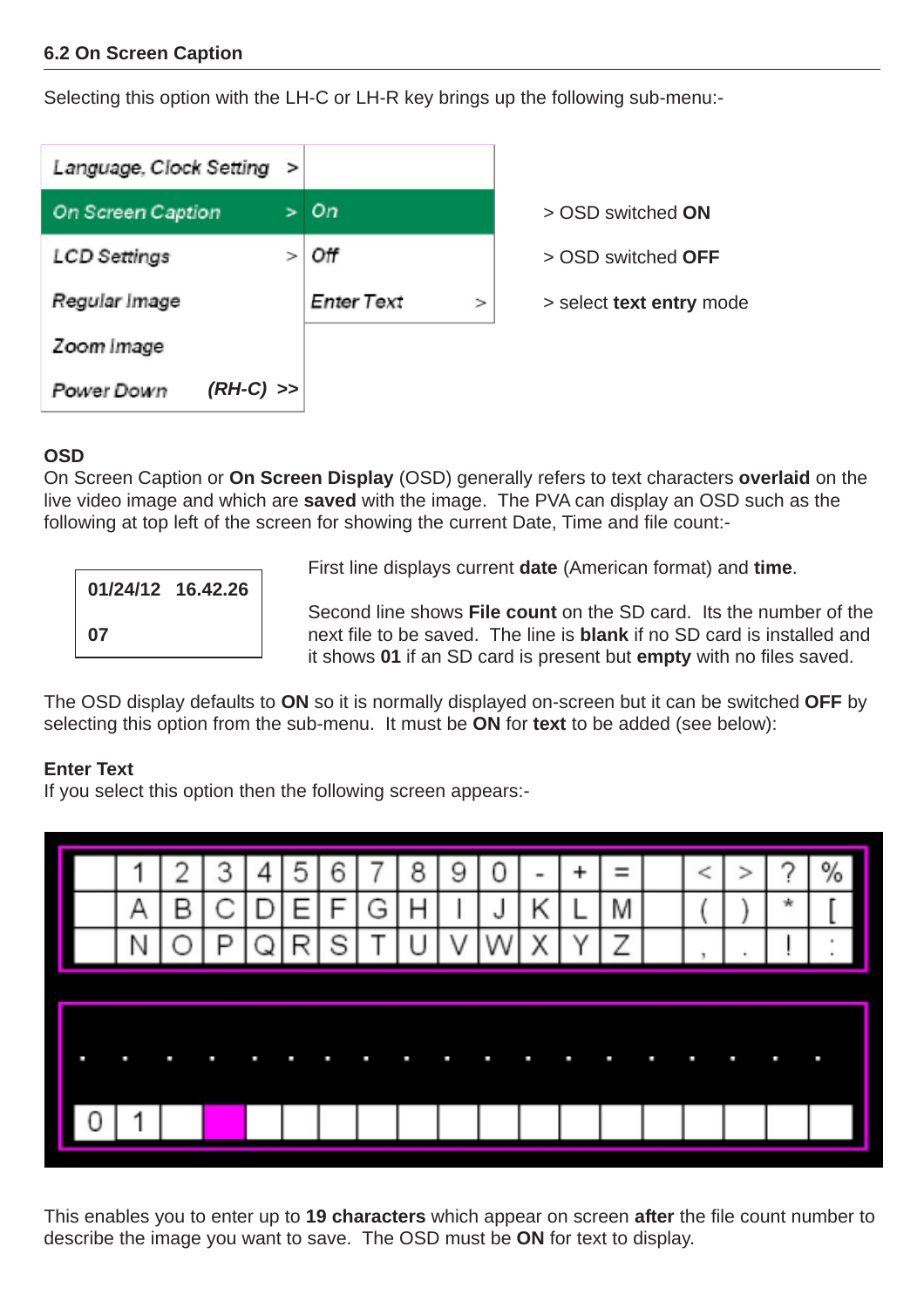## **Using the Text Editor**

1. The text string is **recalled** into the lower text line each time the text editor is opened allowing you to **edit** previously created text. This text line is **volatile** and will only be stored while the PVA is powered on. Cycling the power will **clear** the text line.

2. On entry the cursor appears at the **start** of the text line. The entire operation is silent with the key beeps disabled until you exit the text Editor. The first 3 positions are **reserved** for the file count number, which you cannot edit, which appears at the **end** of the filename when saved.

3. The cursor is **positioned** along the text line using the LH-L and LH-R keys, auto wrap is supported.

4. To enter the Keypad area use the LH-U key. **Dual** cursors are displayed, one at the current text line position and the other over the character to be selected.

5. To **move** around the Keypad use the LH-L, LH-R, LH-U and LH-D keys, auto wrap is supported.

**Note**: Vertical movement encompasses **both** the Keypad and text line. So if you are on the Keypad top line then pressing LH-U will wrap you to the text line below and only **one** cursor is then displayed. Similarly if you are on the text line then pressing LH-D will wrap you to the Keypad top line with **dual** cursors appearing.

6. Character selection. In the Keypad press LH-C to **select** the character under the cursor which will then be placed in the text line below at the **current** cursor position which is then incremented along. In the text line pressing LH-C will **overwrite** the current cursor position with a space character then increment the cursor position.

8. To **exit** the Text Editor and display the text line **on-screen** press RHC.

## **6.3 LCD Settings**

If you select this menu option then the following screen appears:-

| Image Controls    | $-1+$ |  |
|-------------------|-------|--|
| Contrast          |       |  |
| <b>Brightness</b> |       |  |
| Saturation        |       |  |
| Hue               |       |  |

The screen area **above** the controls menu displays the raw video image which responds to the image controls in **real time** and should be used to get the right setup. The menu area itself is semi transparent but **do not use** the video image appearing through this menu as a reference. Use the LH-U and LH-D keys to **select** the required control and then use the LH-R and LH-L keys to **adjust** each parameter as required (they default to 50% as shown). Use LH-C to **save** the settings and return to live video. The settings are non-volatile and remain after power-down.

**Note**: If the input video format is **PAL** then the "Hue" control should have no effect.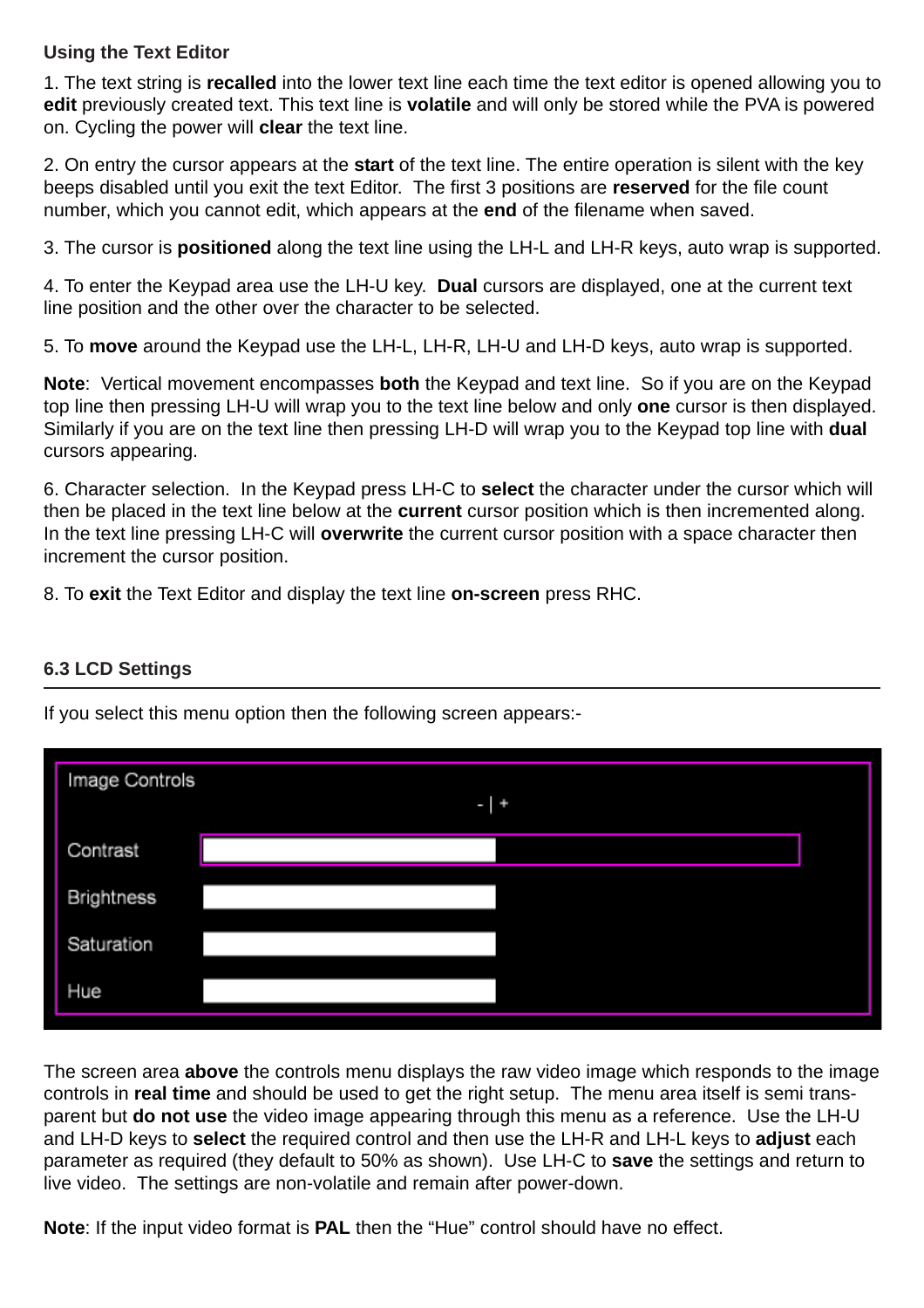#### **6.4 Regular Image**



This option displays the **whole** of the input video image at the **centre** of the OLED display which has an aspect ratio (A/R) of 16:9. Most industrial video cameras have an A/R of 4:3 which means the image will be displayed as above with **blank bars** at the side of the image. So although you are not using the **entire** OLED screen area you do **not lose** any of the input image and therefore you can see, for example, any OSD text embedded at top or bottom of the input image.

### **6.5 Zoom Image**



This option uses the **full width** of the OLED screen but top and bottom of the input image are **cropped**. This means any OSD text overlaid at top and/or bottom of the input image may not be displayed. However, the correct **aspect ratio** of the input image will be maintained.

#### **6.6 Power Down**

This option turns OFF the system in the normal way. Highlight this option using the LH-U or LH-D keys then hold down RH-C for 3 secs. The system will beep rapidly 4x, the image will freeze and the left message bar will show System Shutdown, see above. After a further 4 secs the system will beep 3x and shutdown. To re-boot go to **2.**

**Note:** If at any point the system fails to respond to key inputs and is effectively frozen then its possible to recover by holding down RH-C for 4 secs. to do a **hard reset**. To re-boot go to **2.**